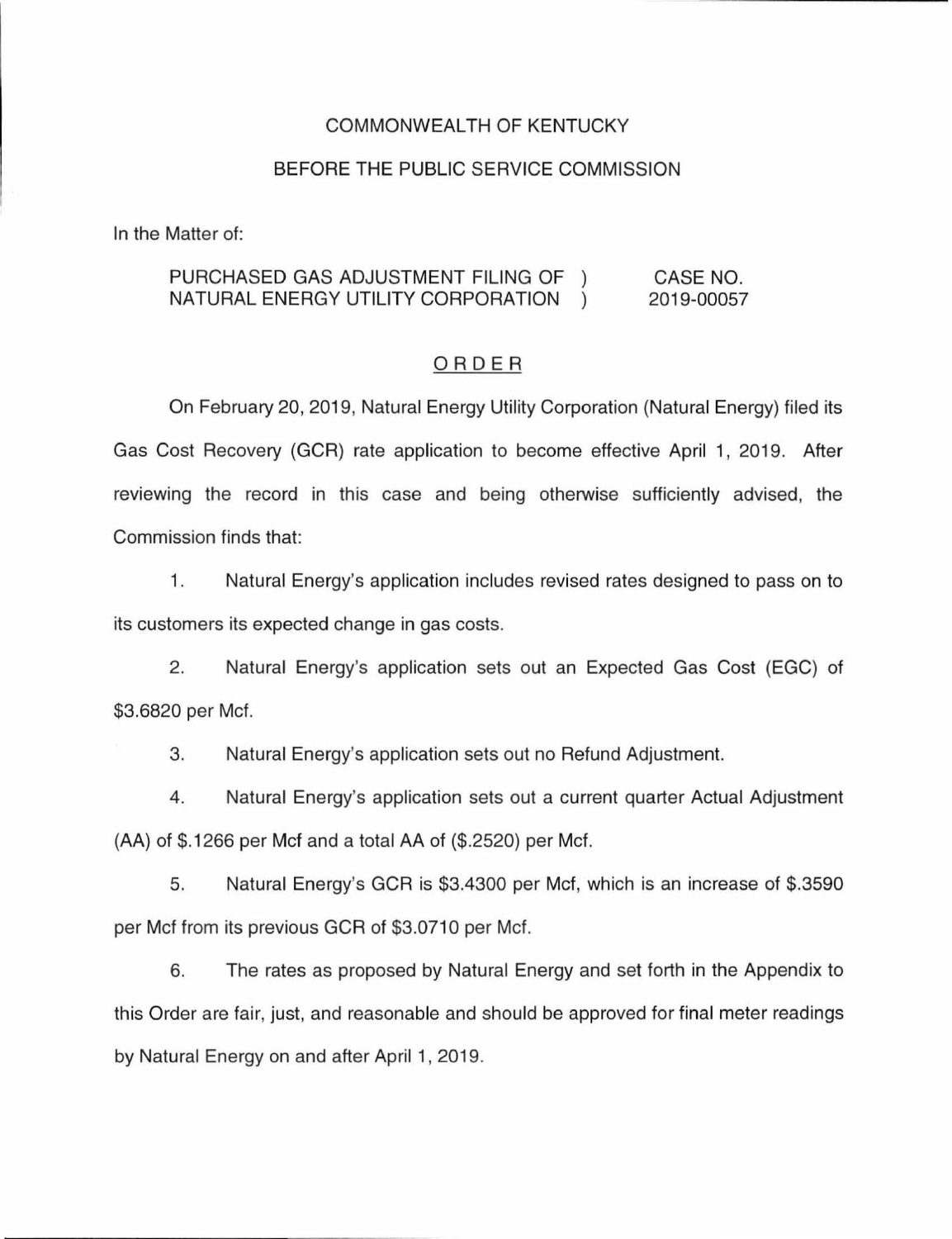IT IS THEREFORE ORDERED that:

1. The rates proposed by Natural Energy and set forth in the Appendix to this Order are approved for final meter readings on and after April 1, 2019.

2. Within 20 days of the date of entry of this Order, Natural Energy shall file with this Commission, using the Commission's electronic Tariff Filing System, revised tariff sheets setting out the rates approved herein and reflecting that they were approved pursuant to this Order.

3. This case is closed and removed from the Commission's docket.

# [REMAINDER OF PAGE INTENTIONALLY LEFT BLANK]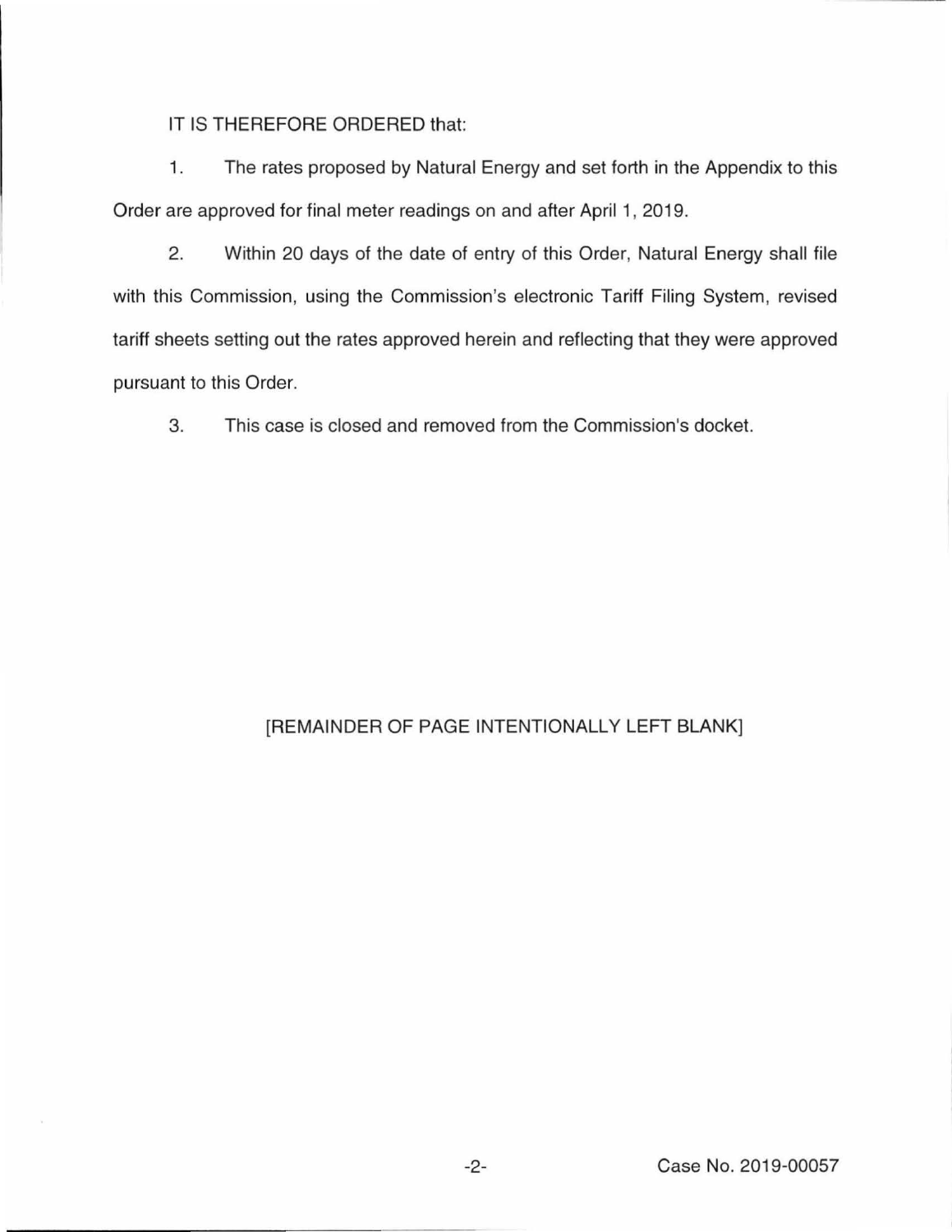By the Commission

**ENTERED** 

MAR 18 2019

KENTUCKY PUBLIC<br>SERVICE COMMISSION

ATTEST:

Frecutive Director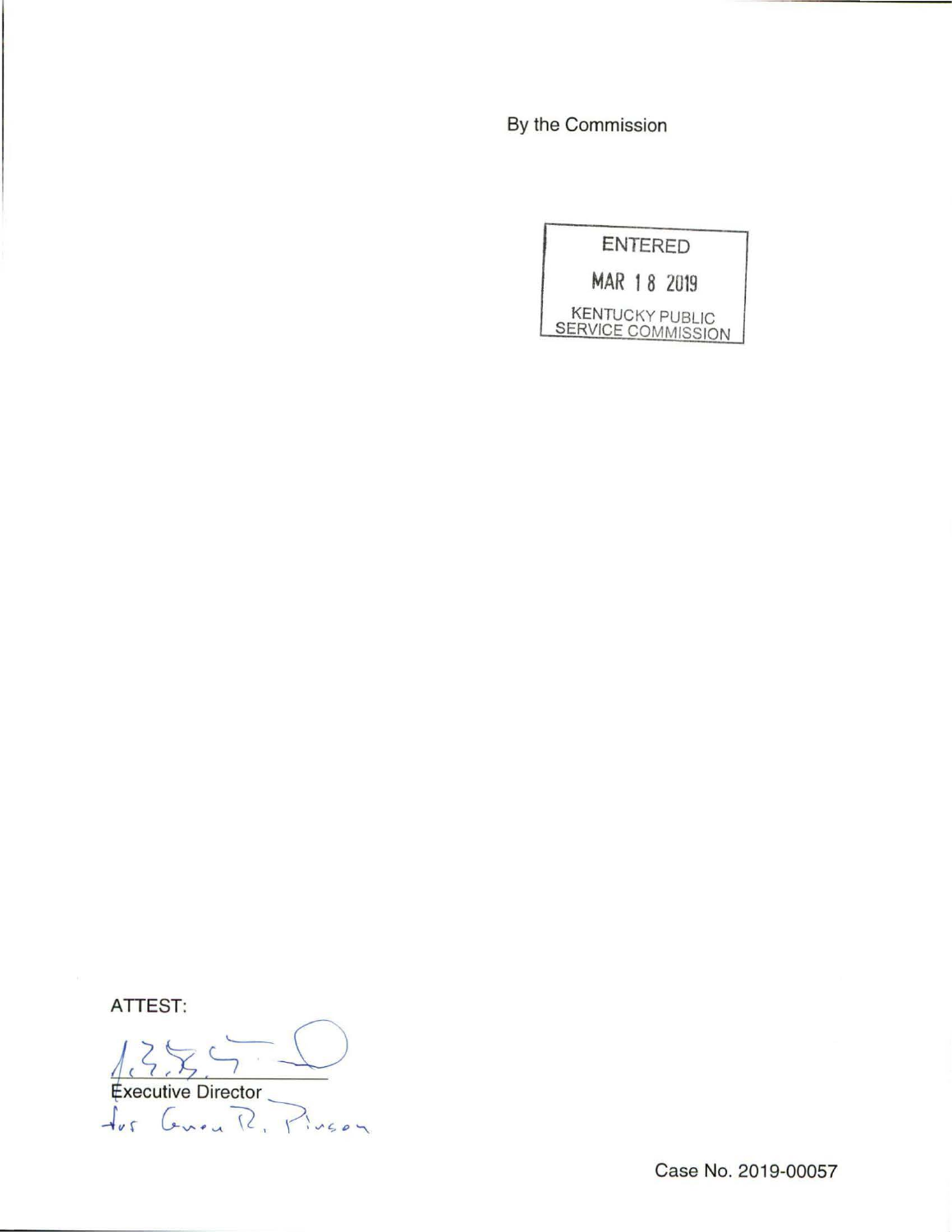# APPENDIX

# APPENDIX TO AN ORDER OF THE KENTUCKY PUBLIC SERVICE COMMISSION IN CASE NO. 2019-00057 DATED **MAR 1 8 2019**

The following rates and charges are prescribed for the customers in the area served by Natural Energy Utility Corporation. All other rates and charges not specifically mentioned herein shall remain the same as those in effect under the authority of this Commission prior to the effective date of this Order.

## RATES:

|         | Gas Cost         |          |          |
|---------|------------------|----------|----------|
|         |                  | Recovery | Total    |
| Monthly | <b>Base Rate</b> | Rate     | Rate     |
| All Mcf | \$4.2400         | \$3.4300 | \$7.6700 |